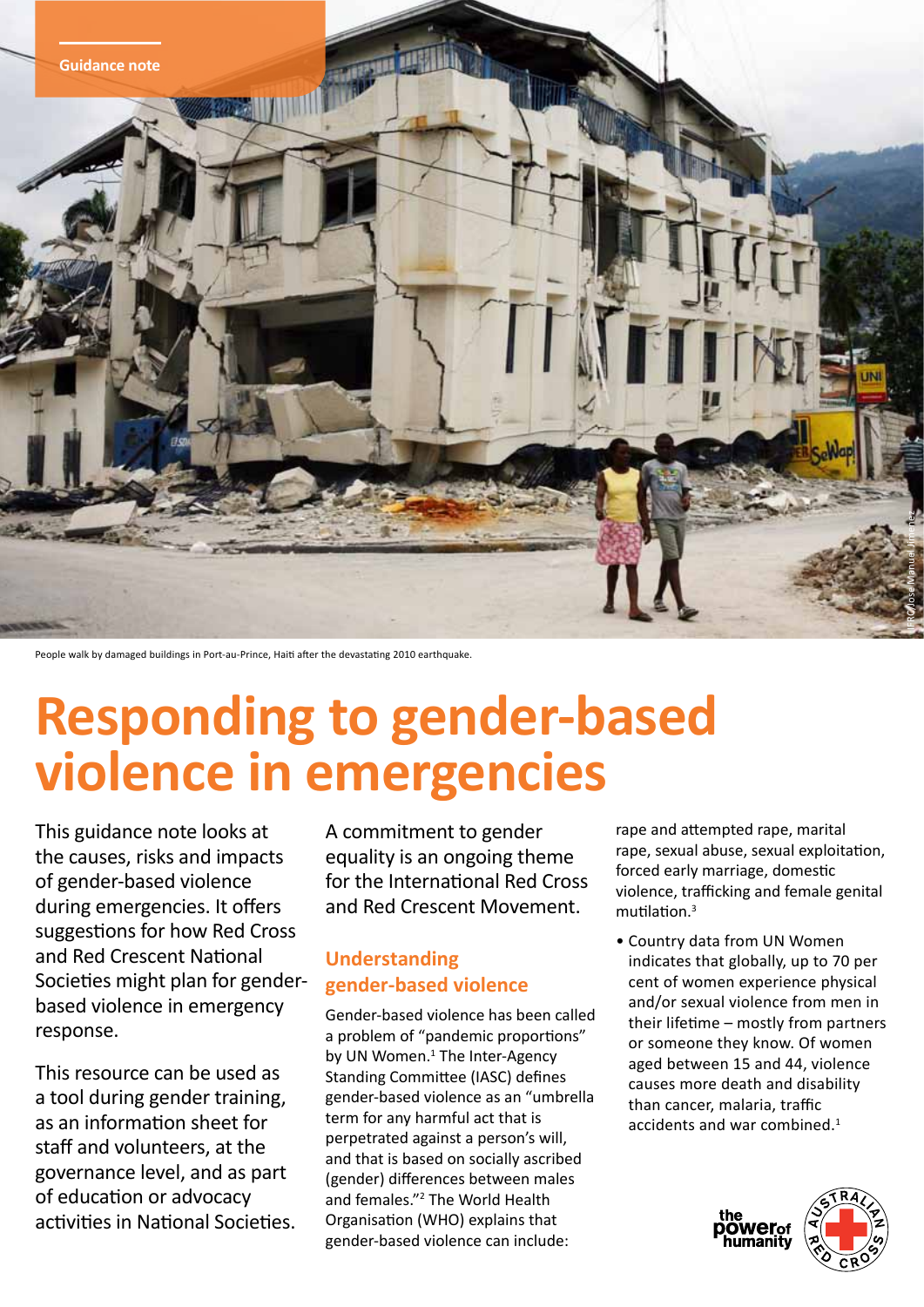

A woman reads a brochure about domestic violence at the Port Vila vegetable market in Vanuatu.

- Gender-based violence is often used interchangeably with the term 'violence against women' and must be understood in the context of structural inequalities between men and women. Men and boys can also experience gender-based violence.<sup>2</sup> In these cases, the violence occurs in the context of 'gendered' abuse. Examples include: men being 'feminised' through rape, forced to commit rape and/or incest or made to watch the abuse of their partners and children.<sup>5</sup> Those most affected by gender-based violence are disproportionately women and girls, who experience it across all sectors of the community – in conflict, peacetime, during emergencies, in their homes and in the streets.
- The United Nations Population Fund (UNFPA) reflects that genderbased violence does not occur in a vacuum and is a symptom "of failed institutions, of norms that perpetuate or tolerate abuse, of dangerously skewed gender relations and entrenched inequalities."<sup>4</sup>
- Gender-based violence has historically been met with silence, taboos about disclosure, a culture of victim-blaming and attitudes that normalise it.<sup>5</sup>

## **Inequality in emergencies**

Emergencies (encompassing natural disasters and armed conflict) are mostly characterised by a lack of stability (even in places of refuge).<sup>6</sup>

- The impact of emergency situations on communities is affected by a host of factors. Humanitarian organisation DARA comments that "pre-existing political, social, and economic structures and conditions determine who lives, who dies, and how populations recover from natural disasters and armed conflict."<sup>7</sup>
- During emergencies people can be suddenly displaced (sometimes as refugees) and forced to live in overcrowded settlements. There can be a breakdown of law and order, and structures that normally hold communities together (such as social networks and access to resources) are profoundly disrupted. There is a heightened sense of instability, insecurity and fear, a loss of autonomy, and dependency on others for aid.
- The stressful time of an emergency can exacerbate existing gender inequalities, resulting in increases in gender-based violence in the home and community (see table, page 3). The crisis does not cause the violence per se, but can change the severity and types of violence experienced.<sup>4</sup> In these times, the people more vulnerable to violence generally (women and children) are even more at risk for abuse, assault and exploitation.<sup>7</sup>
- Sexual violence in particular is used as a weapon of war during conflict by soldiers and armed groups. The systematic sexual violence inflicted during the breakdown of the former Yugoslavia and in the Rwandan genocide in the 1990s offers some of the most graphic examples of this. Systematic and opportunistic sexual violence continues to be a feature of ongoing emergencies around the world.5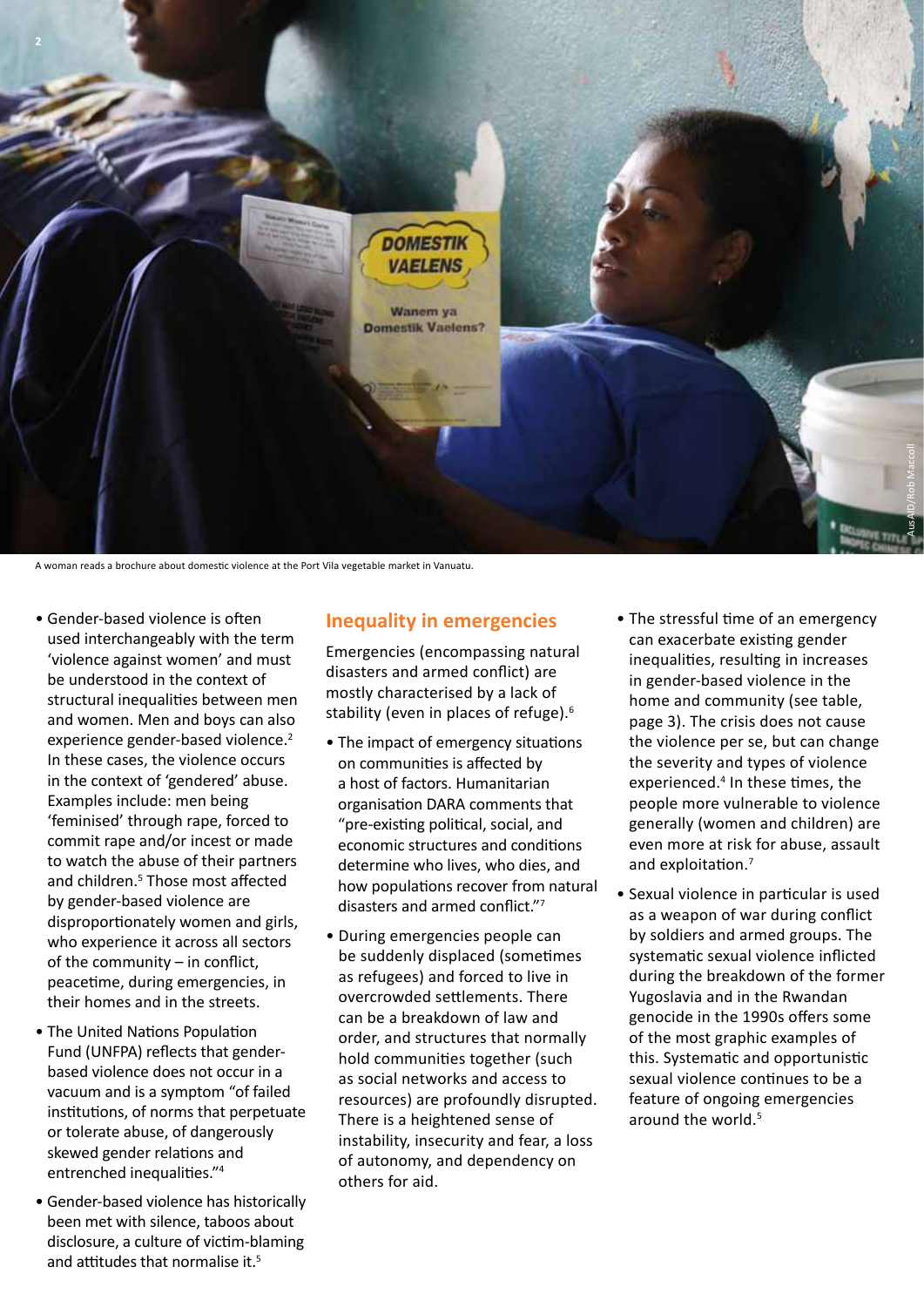## **A closer look at gender-based violence in emergencies**

Women, men, girls and boys have different experiences of gender-based violence during emergencies.

# **Women and girls**

Women are at risk for sexual assault and rape during emergencies, especially if food, water or fuel sources are far from settlements or located in unsafe areas.

Women and girls are at risk for sexual exploitation in these times – including sexual bartering in exchange for essential goods and services, trafficking and sexual slavery.

Women and girls can suffer systematic sexual violence by soldiers or members of armed groups.

Violence from intimate partners and male family members can escalate during emergencies. This tends to increase as the crisis worsens, and men have lost their jobs and status – particularly in communities with traditional gender roles, and where family violence is normalised.

Women and girls are vulnerable to forced marriage during emergency situations.

Women and girls are typically more physically vulnerable and less mobile than men. They may find themselves exposed to violence as they carry out their gender-specific roles as carers, providers and labourers.

Women and girls who are unaccompanied through separation from, or abandonment by their families are very vulnerable to violence.

Due to taboos about gender-based violence and a culture of victim blaming, women and girls may experience shame, be socially ostracised, punished by family members and extremely reluctant to report crimes or seek medical attention.

Women and children often live alone in displaced persons camps, and they are very vulnerable to abuse while living in these situations.

Women and girls are at risk for sexually transmitted diseases and unwanted pregnancies due to sexual assault in times of emergency. Lack of health infrastructure can mean they can't access adequate medical treatment or reproductive health options.

# **Men and boys**

Men who are ex-combatants or noncombatants may take out their feelings of powerlessness and trauma on their partners and children through violence.

Armed forces can terrorrise, humiliate and 'emasculate' men via sexual violence against their wives, children and themselves. Sexual violence against men and boys has been reported in at least 25 conflict situations.5

Soldiers (including child soldiers) may be forced to 'prove' their manhood by taking part in rape and sexual violence. Additionally, child soldiers (who are mostly male) are extremely vulnerable to physical and sexual violence.

Men targeted in conflict-based sexual violence report being 'feminised' by combatants – that is being made to undertake traditionally 'female roles' (care-giving, cooking and cleaning) and being raped.<sup>5</sup>

Men and boys who have experienced sexual violence directly during a crisis may be reticent to report assaults due to taboos (cultural norms about 'being a man' and deeply ingrained homophobia).

Male prisoners of war and labour camps are at high risk of sexual and physical violence.

Men may be forced to commit rape or incest by armed groups as part of systematic violence and terror against populations.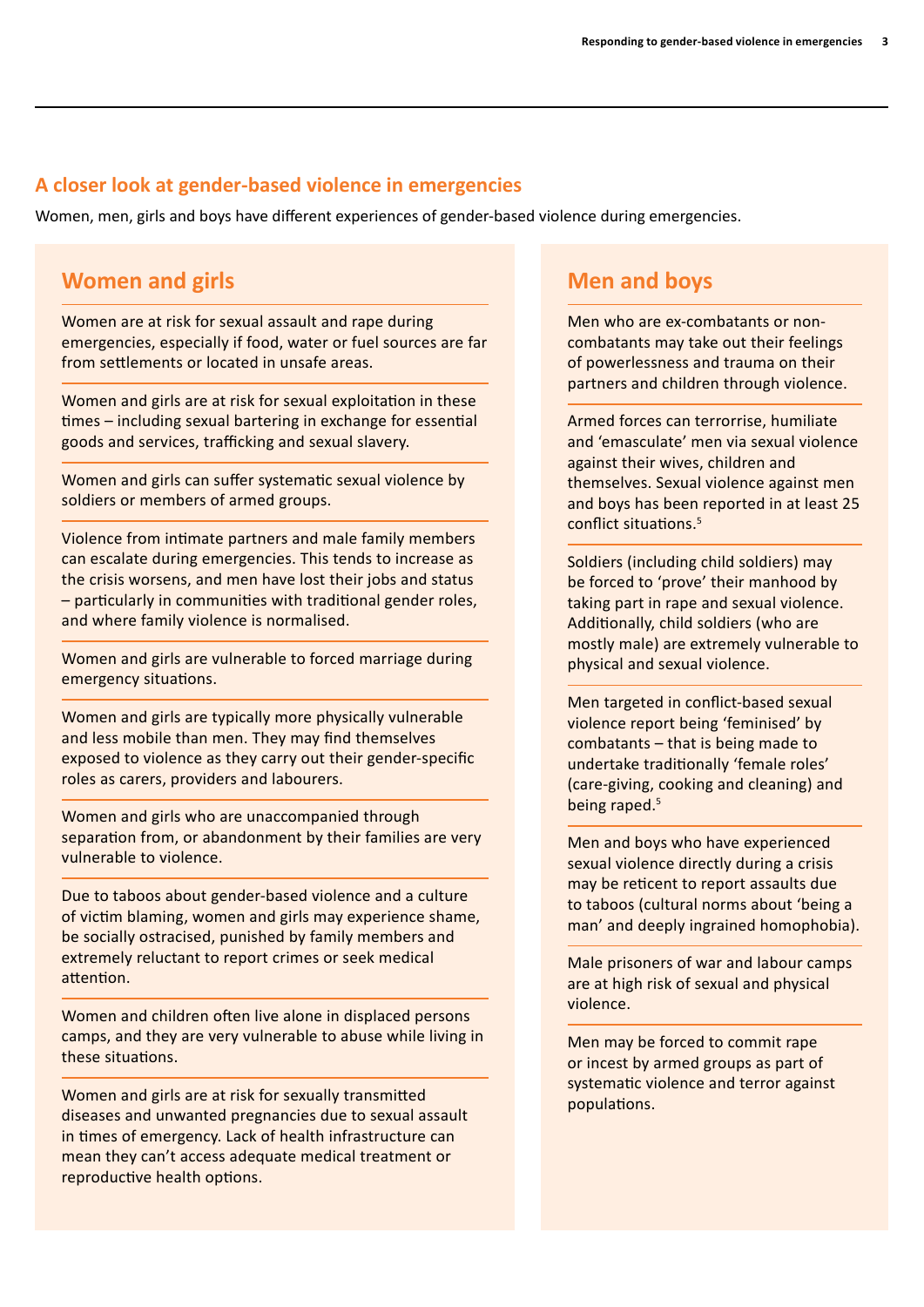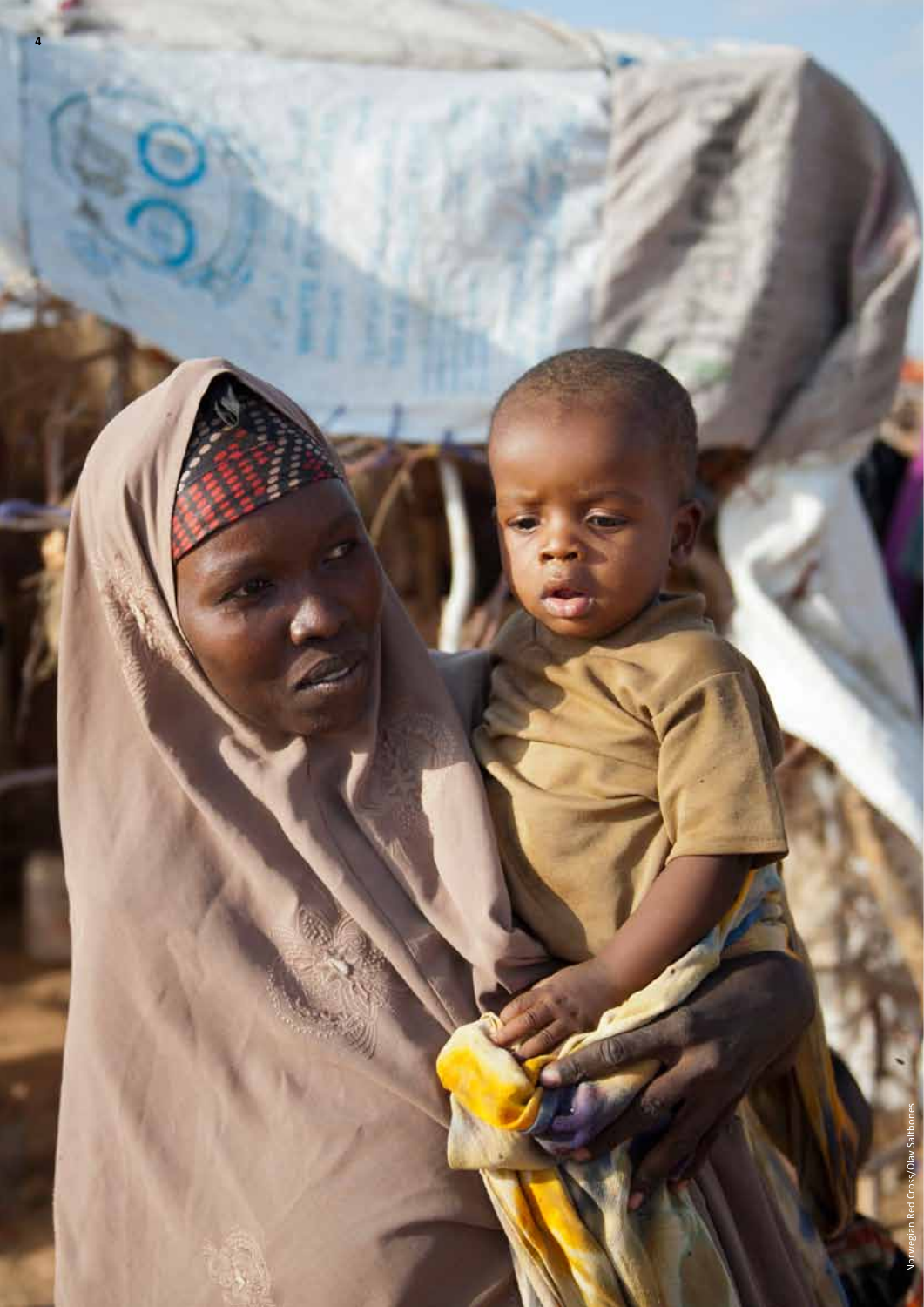# **Making gender work**

Ultimately, all efforts to address gender-based violence during emergencies must exist within broader gender mainstreaming programs and initiatives. Gender mainstreaming is a process of assessing the implications for women and men of any planned action, in all areas and at all levels. Gender mainstreaming also looks at the different capacities and vulnerabilities of men, women, boys and girls.

Programs that include gender respond better to the different needs and experiences of men and women. They also acknowledge the issues and structures that can result in women being disadvantaged and disempowered.

Here are some suggestions for including gender-based violence considerations into your emergency response:

## **1) Do a gender analysis**

A gender analysis looks at the ways gender shapes the roles and experiences of women, men, girls and boys. Your gender analysis should focus on the different experiences of women and men during emergencies (see the Australian Red Cross guidance note *Gender and disaster management*) and the risks and consequences of gender-based violence.

### **2) Respond to gender-based violence in emergencies**

- Rapid assessments of health status and needs during emergencies should include sex-disaggregated data (data broken down by sex) and your gender analysis.
- Injury surveillance systems should include gender-based violence.
- Community groups, networks and programs that address gender-based violence prior to the emergency should be identified and included as part of the response (with support and strengthening if required).
- Health service delivery should include care for people who have experienced gender-based violence. Care should include at a minimum: treatment of physical injuries and sexually transmitted infections, pregnancy prevention, and where appropriate, HIV post-exposure prophylaxis.
- Health workers need to identify and support people affected by violence in both gender and culturally sensitive ways.
- Unaccompanied women and children should be registered and offered special care and protection.
- Women's safe access to resources and assistance must be ensured, and women should be included in emergency response and distribution networks.

## **3) Include gender and violence prevention in recovery**

- Women and girls can often be left out of considerations during the post-emergency period even though they are actively involved in many tasks of rebuilding. The postemergency period should be seen as an opportunity to include the perspectives of those traditionally excluded from decision-making in order to progress security and development agendas (including the Millennium Development Goals).
- Programs to prevent violence should be implemented using pragmatic, evidence-based, community owned and comprehensive approaches.
- Engaging women in planning recovery programs allows for more appropriate and responsive assistance.
- Link program planning to the known gender roles in the community – for example if women traditionally collect water, ensure they are closely involved in planning any new water points/distribution arrangements.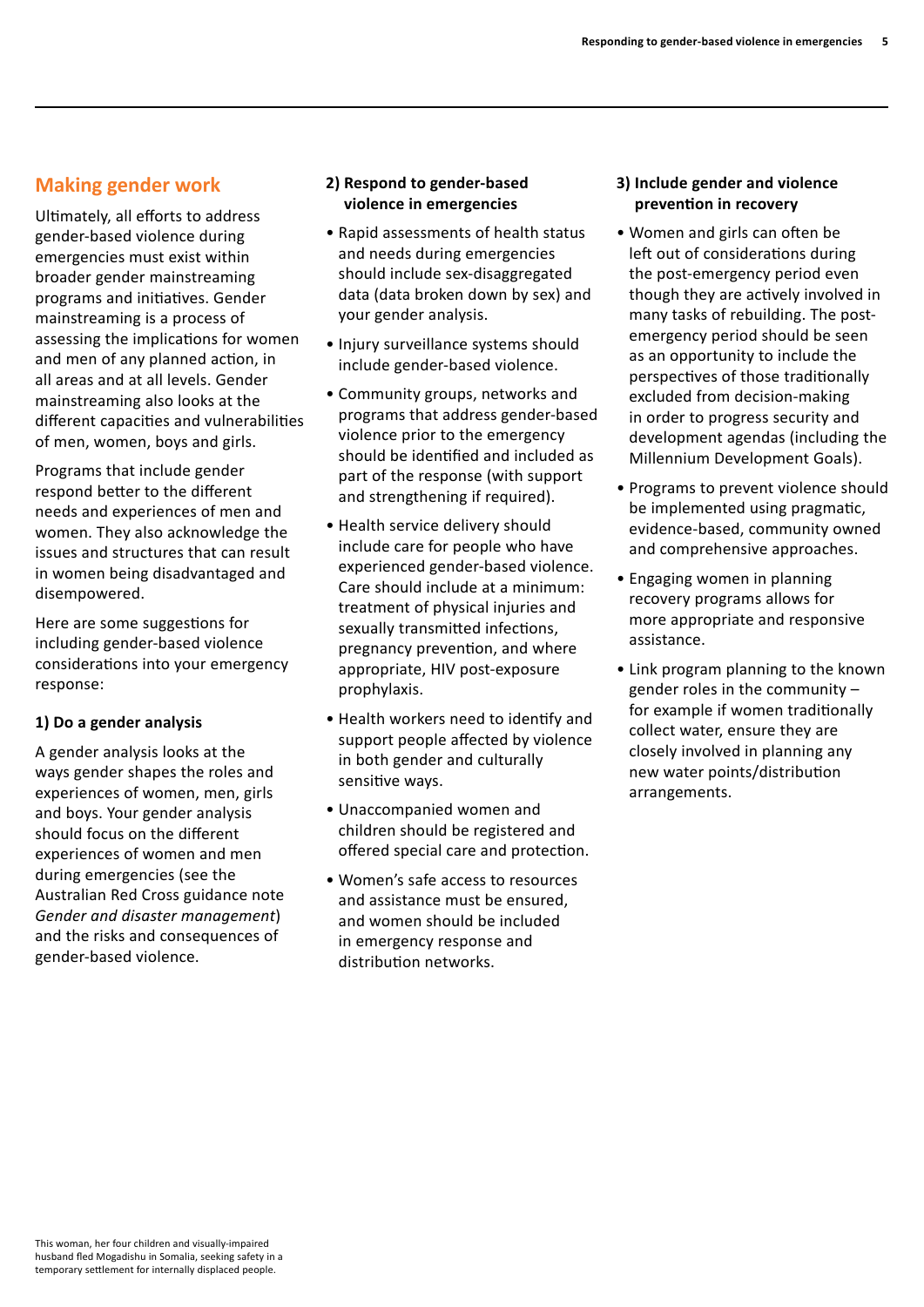

This woman and her children wait in a Manila evacuation centre following floods that submerged more than 60 percent of the Philippines capital.

# **Management and training**

#### **Responsibilities**

It is the program coordinator and/or the team leader's responsibility to report on and plan for gender-sensitive strategies and develop an understanding of gender-based violence. Gender mainstreaming responsibilities should be included in the position descriptions of all team members.

#### **Tools**

Develop easy-to-use and relevant tools to support staff and volunteers. Adapt and use existing tools, and ensure information collection tools and reporting formats are always gender sensitive.

#### **Training**

Develop culturally appropriate gender training programs for staff and local communities. Use the IFRC *Training Pack on Gender Issues* and other suitable tools (see Resources, page 7).

Ensure community-based emergency preparedness projects – such as disaster training and education programs – include both women and men and address their different needs and concerns.

Consider using an experienced gender trainer to help develop a tailored program and/or to modify existing materials.

#### **Reporting**

Make information collection tools and reporting formats gender sensitive. Gender disaggregated data should be collected and incorporated into all phases of a disaster management program, from the initial vulnerability and capacity assessment to planning, implementation and evaluation.

#### **Recruitment**

Recruit men and women as staff and volunteers. Gender sensitive recruitment should be part of an overall strategy – not only to ensure gender balance – but also so that all new staff and volunteers have an understanding of, and sensitivity to, gender issues and gender-based violence. This may involve holding community forums to explain why both men and women are needed for programs, and recruiting in alternative ways, i.e. hiring people without literacy skills (in some communities these are typically women) if the role doesn't require literacy.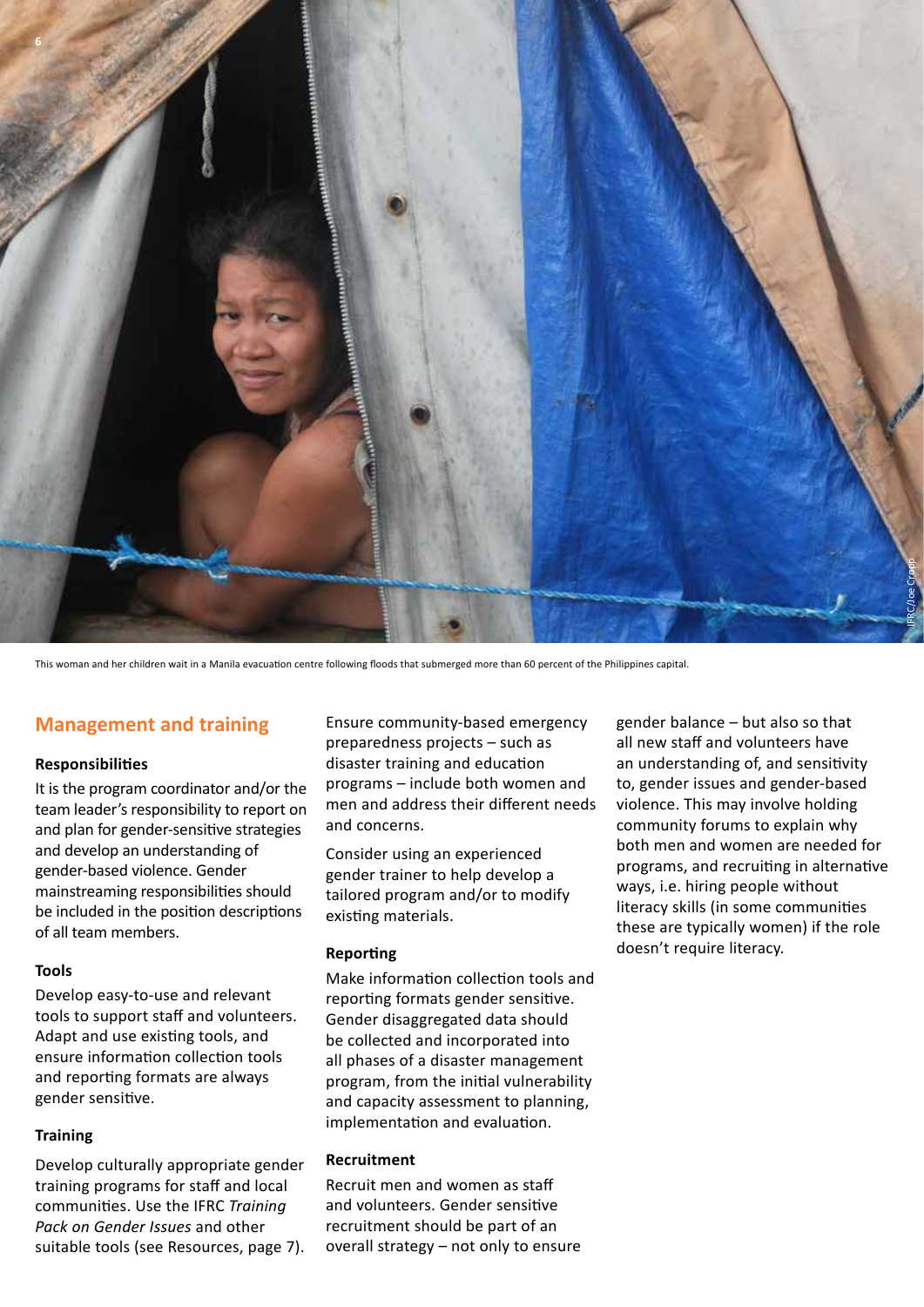

**This Pakistani family sit in front of the remains of their house after severe floods.** 

#### **References and further reading**

- 1. UN Women (2011), 'Facts and figures on violence against women', at: http://www.unifem.org/gender\_issues/violence\_against\_women/facts\_figures.html
- 2. IASC (2005), *Guidelines for gender-based violence interventions in humanitarian settings*, Geneva
- 3. WHO (2013), 'Sexual and other forms of gender-based violence in crises', at: http://www.who.int/hac/techguidance/pht/SGBV/en/index.html
- 4. UNFPA (2010), *State of the world population 2010: from conflict and crisis to renewal*, New York, at: http://www.unfpa.org/public/home/publications/pid/6801
- 5. Men Engage/UNFPA (2012), *Sexual violence in conflict and post conflict: engaging men and boys*
- 6. WHO (2007), *Ethical and Safety Recommendations for Researching, Documenting and Monitoring Sexual Violence in Emergencies*
- 7. DARA (2011), *The Humanitarian Response Index 2011: addressing the gender challenge*, Madrid
- 8. Canadian Red Cross (2012), *Predictable, preventable: best practices for addressing interpersonal and self-directed violence during and after disasters*
- 9. IFRC, *Gender Policy*, at: http://www.ifrc.org/Global/Governance/Policies/gender-policy-en.pdf

#### **Resources**

Australian Red Cross, *Gender and disaster management*

Australian Red Cross, *Gender and HIV*

Australian Red Cross, *Gender and shelter*

Australian Red Cross, *Gender and water and sanitation*

To download, please visit: http://www.redcross.org.au/gender-briefing-papers.aspx

IFRC, *Training Pack on Gender Issues* For a copy, please contact Australian Red Cross